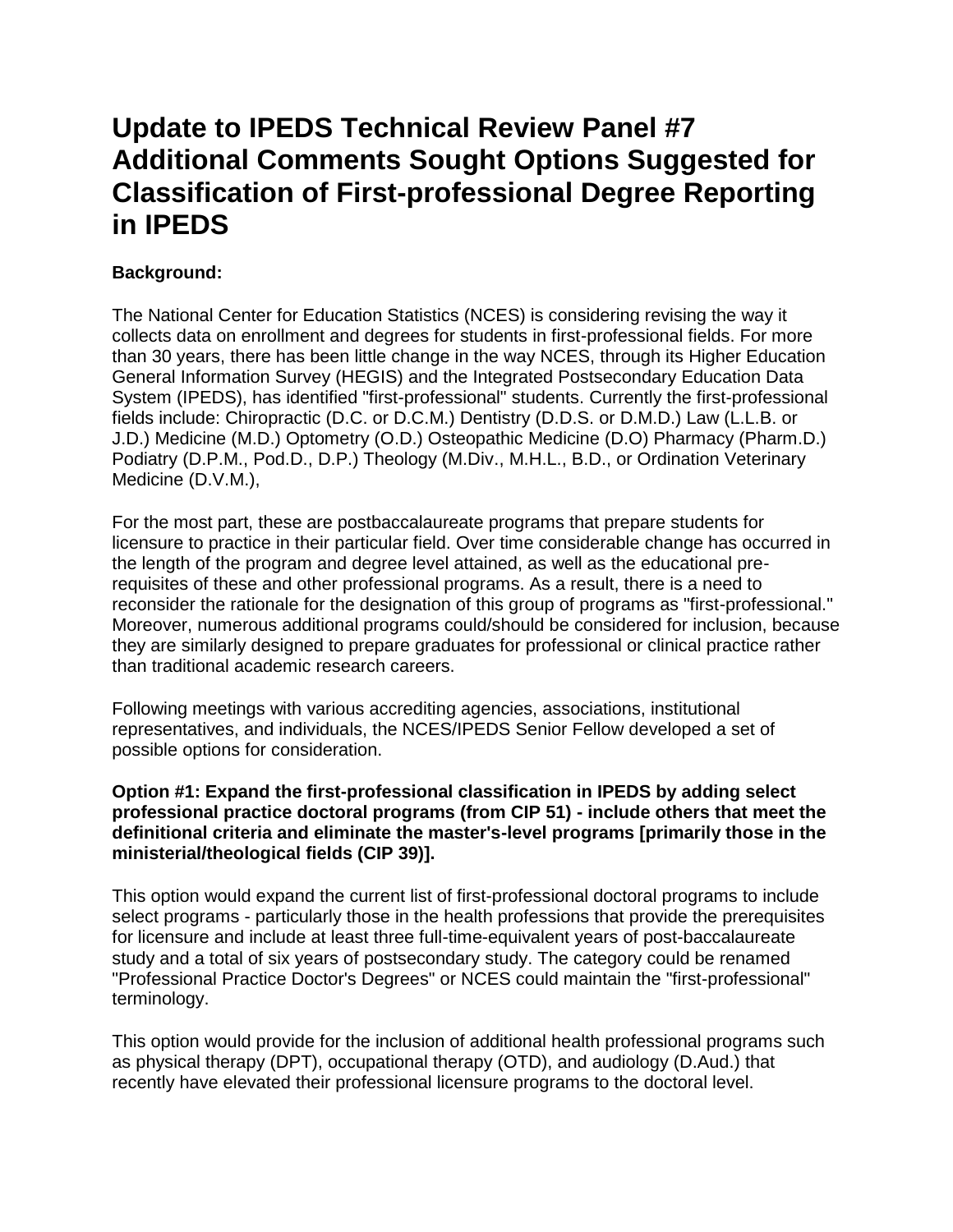Because the ministerial/theological programs that are currently termed "first-professional" are not at the doctoral level and do not necessarily prepare students for a formal public license, these programs would be moved from the first-professional category and reported as master's degrees, similar to master's degrees in other professions.

If this option were to be implemented, NCES would need to establish an on-going process to update the list of first-professional degree programs (similar to the CIP classification updates) in order to consider programs that elevate their requirements for licensure to the doctoral level.

#### **Option #2: Eliminate the first-professional category and require institutions to report their enrollments and degrees based on level only.**

Enrollment in first-professional programs would simply be reported at the appropriate graduate or undergraduate level. Degree data would be reported with data at the appropriate level/award title categories. For example, M.D. degrees would be reported as "doctor's degrees;" M.Div. degrees would be reported as "master's degrees."

Eliminating this category would greatly simplify the reporting of enrollment and degrees/awards conferred, while increasing the face validity and reliability of such data. Because many professional fields have been increasing the length of pre-service and inservice educational requirements, this option would eliminate the need for continuous review and revision of the type and level of instructional programs deemed to be firstprofessional.

While in the short term this option may somewhat artificially increase the number of degrees awarded by level, aggregating enrollments and degree awards at the appropriate levels will serve to reduce errors and thereby increase reliable trend data. Historical comparisons of degrees/awards could be reconstructed using the CIP codes for the previously approved first-professional programs, while previously reported first-professional enrollment data would have to be allocated to the other levels if needed for future trend reports. Because user interest in first-professional data tends to be focused on individual program enrollment data and degree outcomes, the loss the first-professional category would seem to have minimal impact.

#### **Option #3: Report Ph.D. Research Doctor's Degrees separately from the Professional Practice Doctor's Degrees and report all M.A. and M.S. master's degrees as Academic Master's separately from all other master's degree titles as Professional Master's Degrees.**

This option would distinguish the traditional Ph.D., M.A., and M.S. graduate academic degrees from the numerous doctor's and master's degree titles that have emerged in recent years that are primarily credentials for entry or advancement in professional practice careers.

This reporting scheme would provide enrollment and degrees data with greater validity and reliability for purposes of institutional classification and program accreditation. It would also more closely reflect the academic structure and campus culture of many universities, which